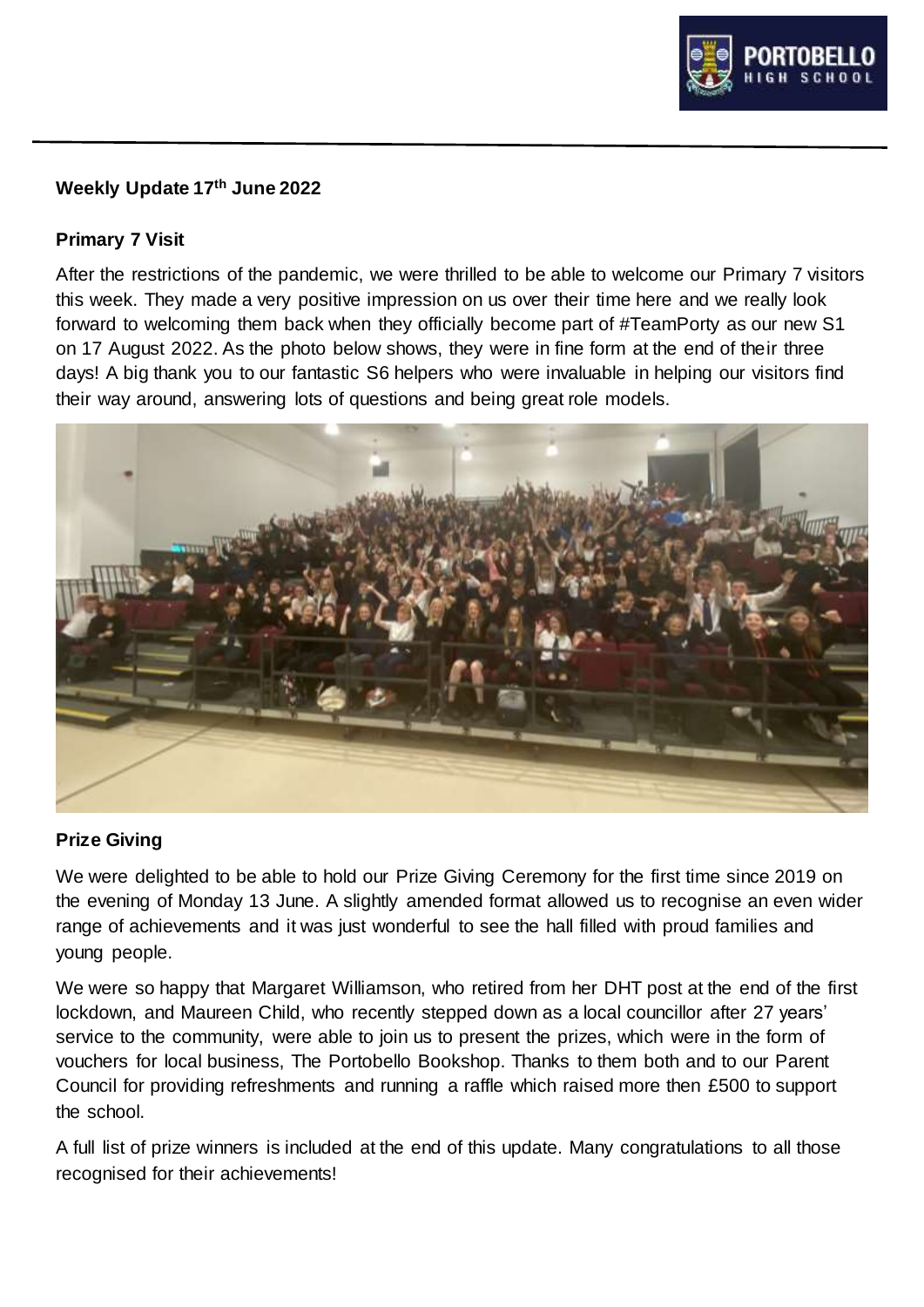#### **Star Linguists**

The Modern Languages Department are continuing to recognise and celebrate outstanding effort and achievement in languages among S1-S3 pupils through our Star Linguist awards. Here are our 'Star Linguist' winners from May - the last from our 2021-22 classes - all of whom have impressed their class teacher through working extremely hard in French or Spanish. Well done to you all! Look out for our next winners at the end of June, who will be selected from our new Modern Languages classes.

ar Linguists  $10y$  2022

## Lowri Fisher 2CD3 (French)

**Lowri Fisher 2003** (French)<br>"Lowri, it has been a real pleasure to be teaching you for two years. You always<br>"Lowri, it has been a real pleasure to be teaching you for two years. You always owri, it has been a real pleasure to be teaching you rur two years.<br>came well-prepared to class and worked to the best of your ability in every<br>came well-prepared to class and worked to the best of your ability in every came well-prepared to class and worked to the best of your dome,<br>lesson, I wish you all the best in your new S3 class. Keep up the hard work!<br>Eventlent travail! " Excellent travail!"

- Ms Jouve

#### Ellie Crisp 3CD1 (French)

"Ellie made a really detailed leaflet on Cameroon during her last lesson of S3 French - well done Ellie! I particularly enjoyed your fun facts about the waterfalls  $\&$  the animals  $\bigcirc$ " - Mrs Purkiss

#### Archie Titterington 3AB1 (French)

"Archie made outstanding progress in French in S3 so May was really just one of many months where he could have been my star linguist. Archie was always fully prepared for his talking and writing assessments and he consistently participated fully in lessons. A superb year from Archie and I know he will go on to excel at N5 level next year, too. "

- Mr McCulloch

# Skye McLaren 3CD4 (Spanish)

"Skye did a fabulous job on her final Talking and Writing Task. She showed<br>real resilience and the end product was fantásticol iBugn to their formulation real resilience and the end product was fantásticol jBuen trabajo Skyel\*<br>Teal resilience and the end product was fantásticol jBuen trabajo Skyel\* - Ms Taylor

#### Findlay Welsh 1i (French)

"Well done Findlay! You have done an amazing job in 1st year French! From start to Well done Findlay! You have done an amazing you in the progressed so much in your language learning! You should be very proud of yourself. I'm sure you'll keep

this up as you move forward into S2." - Miss Brown

your language learning! Four should be very<br>this up as you move for<br>this this vear, I have been an extremely hardworking<br>about all your pronunciation and your detailed work. I look summarized to the state of the state of t to finish this year. I have been an extremely hardworking and enthusiastic learner from strabulary, your pronunciation and your detailed work, I look forward to beare the strategy of this or this coments in S4 and r. That to finish this year. I have been impressed every week with your pronunciation and your detailed work. I look forward to hearing<br>about all your amazing achievements in S4 and beyond!"<br>Miss Davies and beyond!"<br>Miss Davies From pronunciation and your detailed work. I look forward about all your amazing achievements in S4 and beyond!"

Well done to all our superstars!

#### Millie Grassick 1C (French)

**Millie Grassick 1C (French)**<br>"Millie, you have been a real Star Linguist not just in the past month but throughout your 1st "Millie, you have been a real Star Linguist not just in the past month out throughout besons, and<br>year, Your wonderful attitude and resilience have made a real difference during our lessons, and<br>this progress in French. Yo year. Your wonderful attitude and resilience have made a real difference doing our location<br>you have made incredible progress in French. Your S2 teacher is going to be very lucky to have<br>you have made incredible progress i you. À bientôt Millie @\*

- Mr Lecomte

### Sonny Heron 1B (French)

"Sonny you are so enthusiastic in every lesson and you put your hand up for every<br>questions! You have really grown in confidence throughout the questions! You have really grown in confidence throughout the year, particularly in<br>speaking French. You are never afraid to try something now easy particularly in speaking French. You are never afraid to try something new and you ask very<br>intelligent questions - keep up the good work Sonny and you ask very intelligent questions - keep up the good work Sonny and good luck in S2!"<br>Miss Howie - Miss Howie - Miss Howie - Miss Howie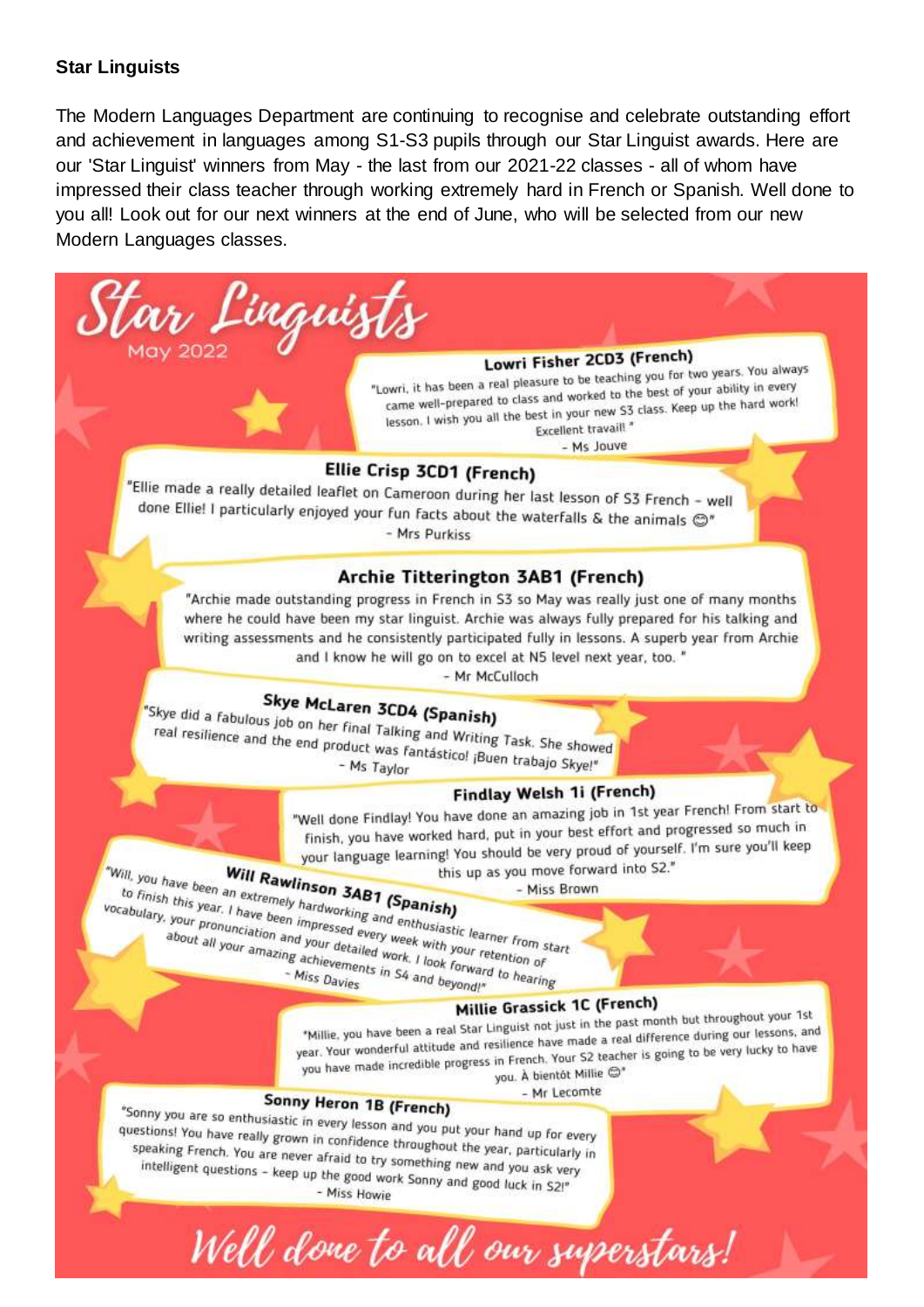#### **Duke of Edinburgh**

Our Duke of Edinburgh silver group setting out for their expedition on Sunday.



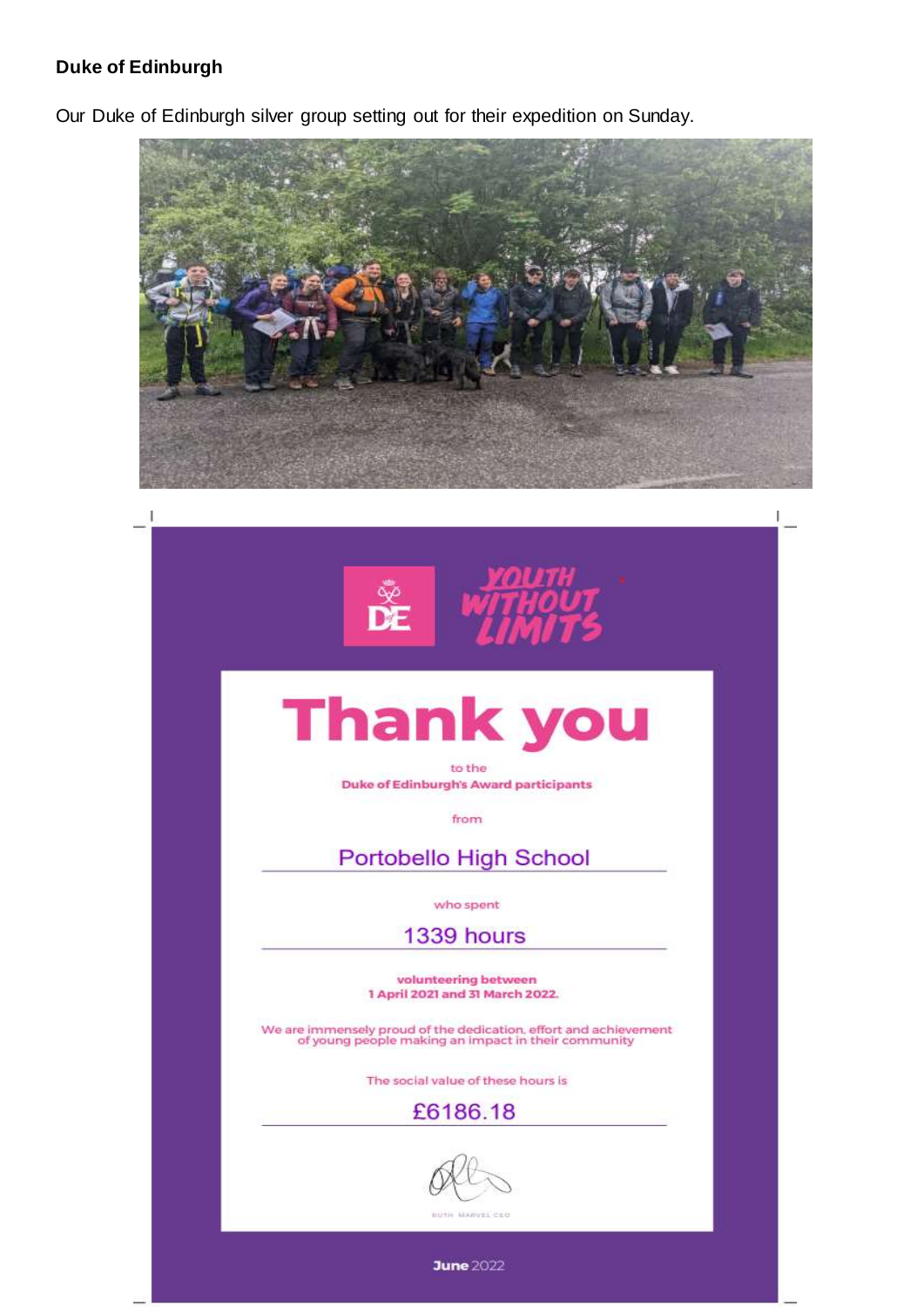**Royal Air Force virtual careers event on Wednesday 22nd June**



**CLICK HERE TO BOOK YOUR FREE TICKET NOW!**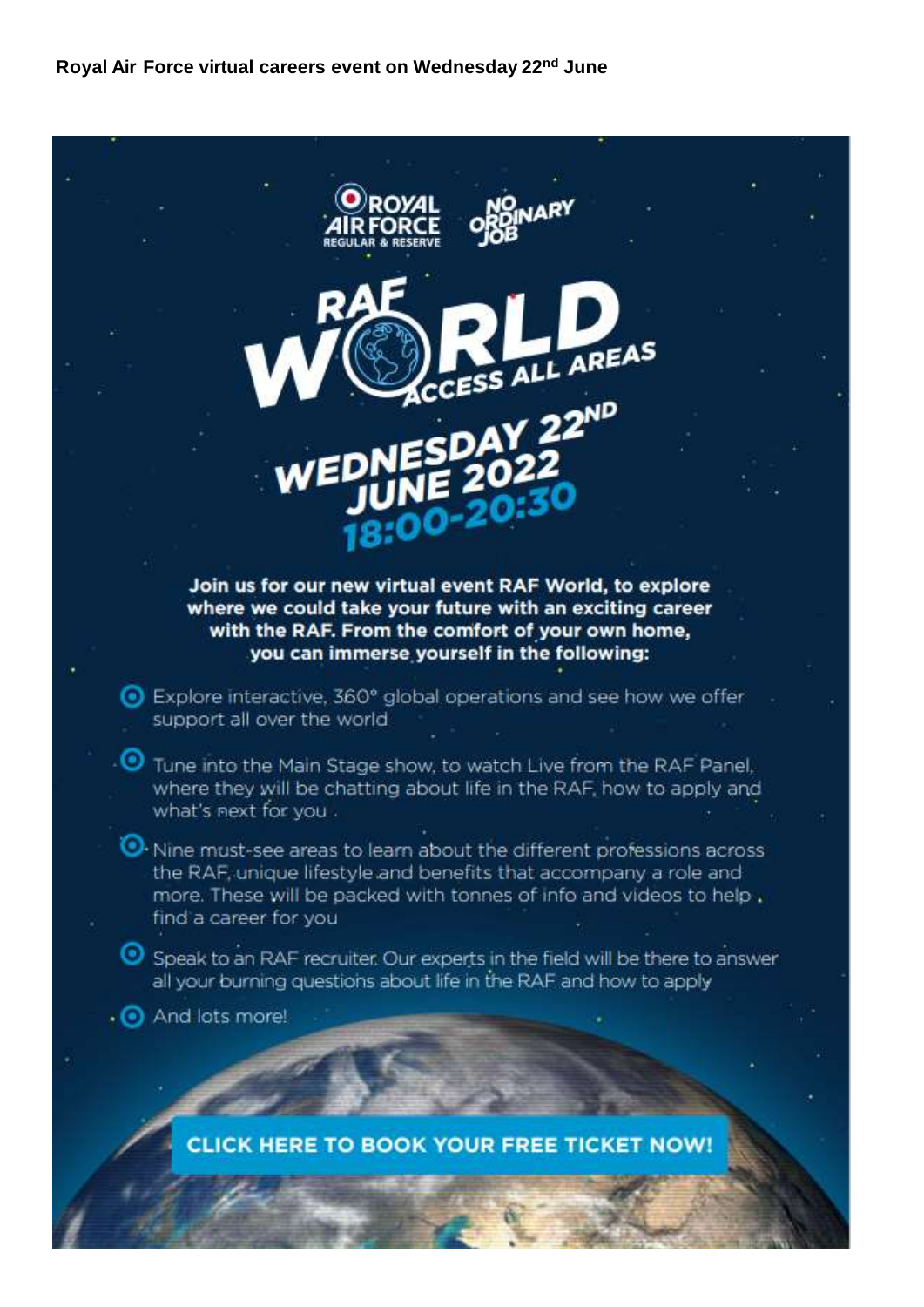

# **Portobello High School**

# **Annual Award Ceremony and Prize Giving**

**Monday 13th June 2022**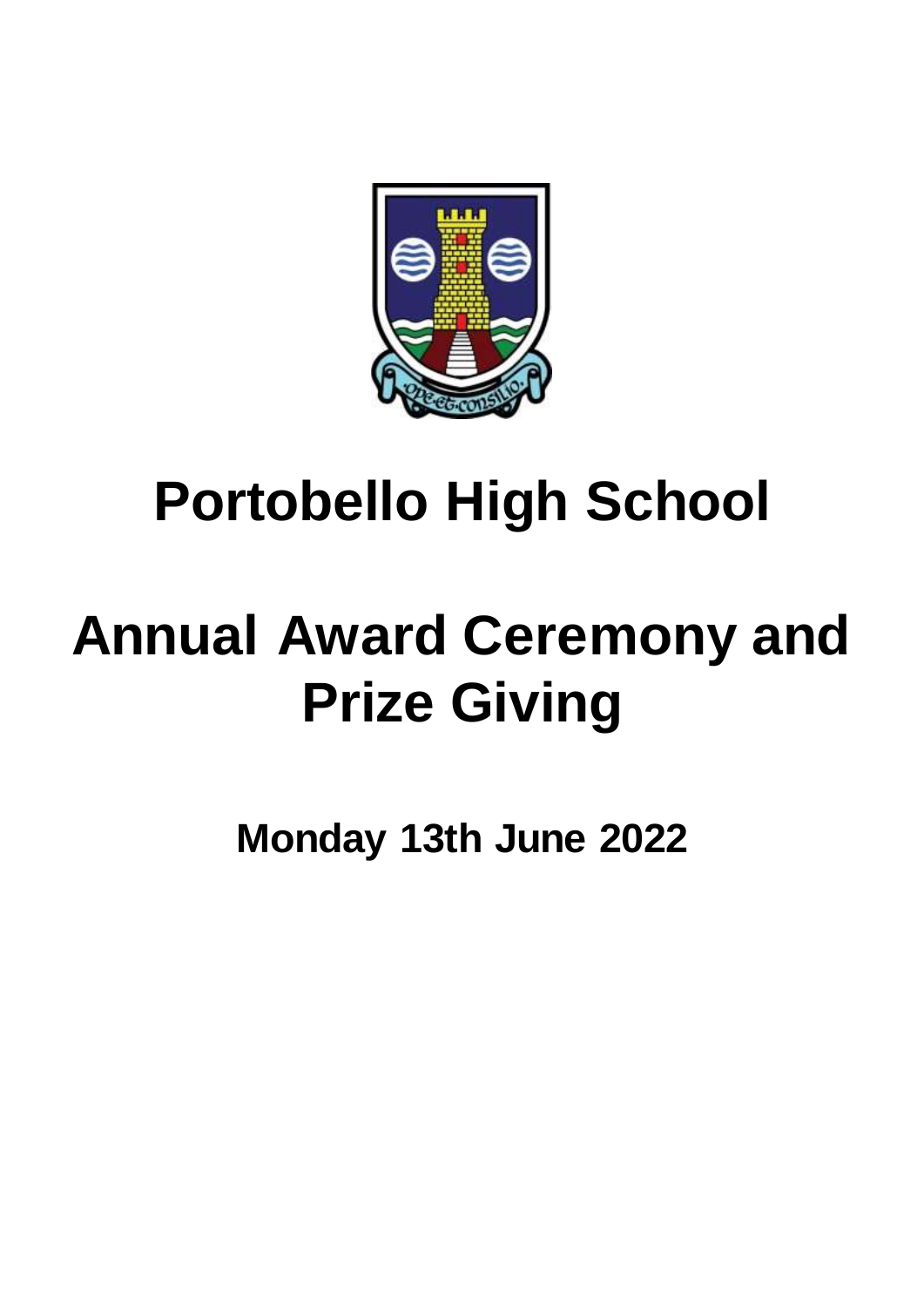# **Programme**

**Musical Performance by Jack Gardner and Mhairi Klein**

**Headteacher's Welcome** 

**S6 Leadership Team's School Review**

**Address by Maureen Child**

**Musical Performance by Sasha Hamilton** 

**Presentation of Prizes**

**S6 Leadership Team's Vote of Thanks** 

**Headteacher's Closing Remarks** 

**'Holding Out for a Hero' from Odyssey performed by Max Fawcett, Jack Gardner, Ethan Hoskin, Rory Kennedy and Olly Pope**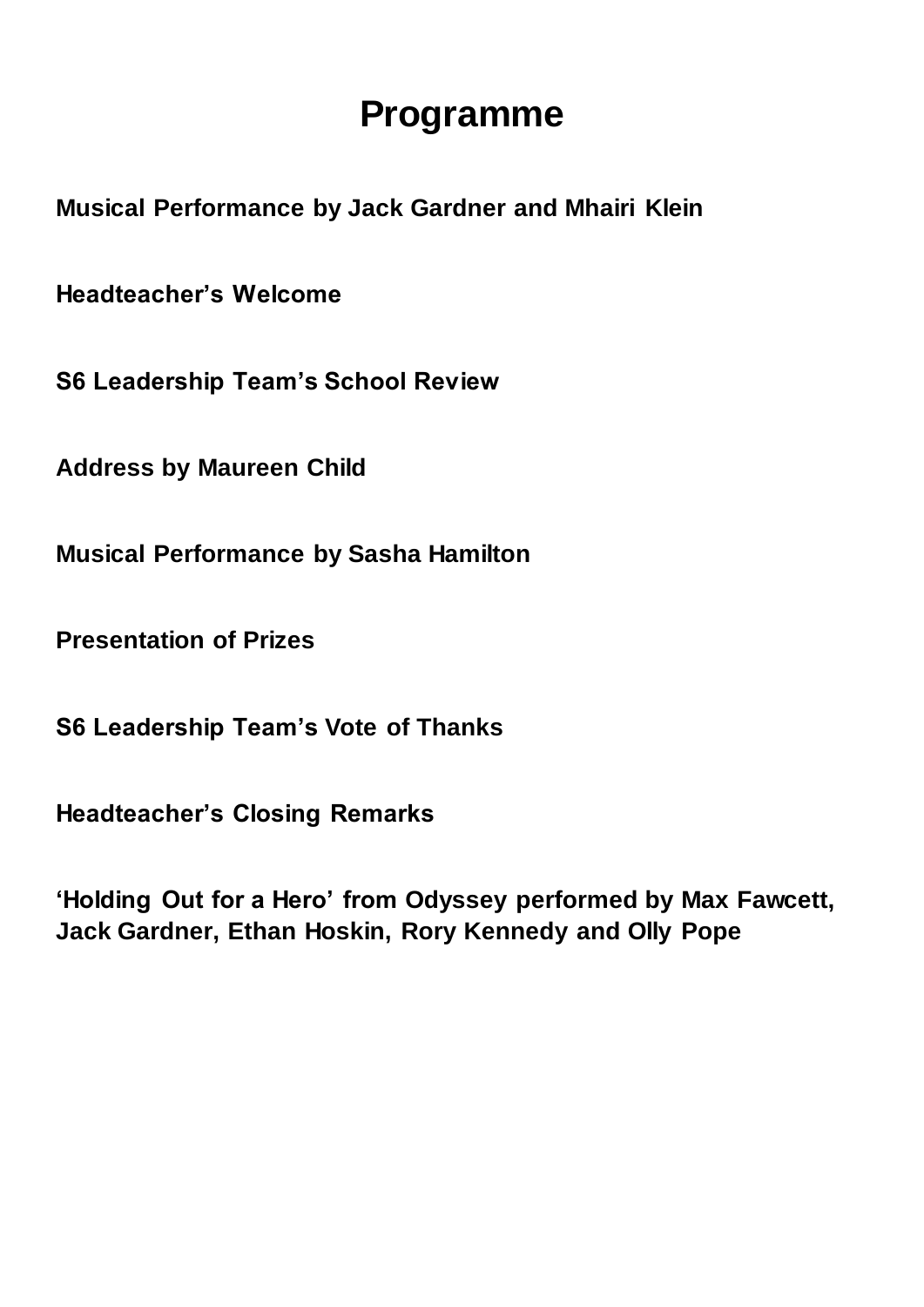# **S1 - S4 Merit Awards**

| <b>CDT and FTT</b>                | Samuel Robinson, S1        |
|-----------------------------------|----------------------------|
|                                   | Khadija Atif, S1           |
|                                   | Eva Murie, S2              |
|                                   | Daisy Eldrett, S2          |
|                                   | Rocco Pittman, S3          |
|                                   | Vincenzo Arcari, S3        |
|                                   | Gemma Stevenson, S4        |
|                                   | Ellen Durie, S4            |
|                                   |                            |
| <b>English</b>                    | Sean-Michael O'Riordan, S1 |
|                                   | Joy Grisewood, S1          |
|                                   | Sara Chand, S2             |
|                                   | Eilidh Tedesco, S2         |
|                                   | Bailey Ewing Burnett, S3   |
|                                   | Maisie Drybrough, S3       |
|                                   | Gavin Dick, S4             |
|                                   | Lewis Mackay, S4           |
|                                   |                            |
| <b>Drama</b>                      | Abed Alkhouli, S1          |
|                                   | <b>Brindle Browse, S2</b>  |
|                                   | Fraser Cochran, S3         |
|                                   | Frankie Fawcett, S4        |
|                                   |                            |
| <b>Music and Music Technology</b> | Ava Simkin, S1             |
|                                   | Lowri Fisher, S2           |
|                                   | Jayden Clee, S3            |
|                                   | Ishbel MacDonald, S4       |
|                                   |                            |
| Art & Design and Photography      | Emma Foster, S1            |
|                                   | Elena Munoz, S2            |
|                                   | Jesi MacAninch, S3         |
|                                   | Samiha Islam, S4           |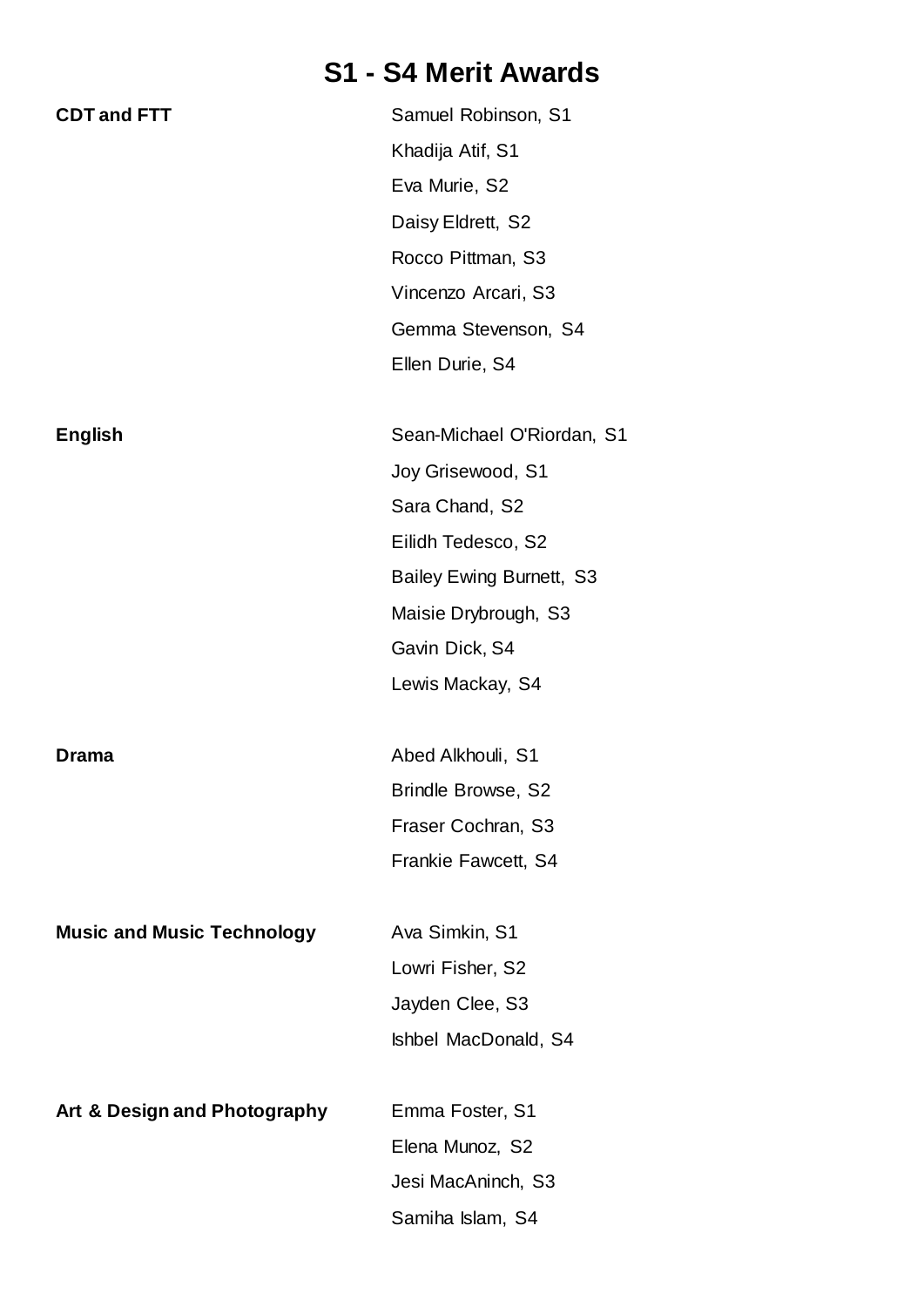**Mathematics** Abed Alkhouli, S1 Holly Little, S1 James Thomson, S2 Sara Chand, S2 Thomas Craik, S3 Jake McConnell, S3 Zoe Innes, S4 Adam Jedrzejczak, S4

#### **Modern Languages** Elsa Bigham, S1

**Physical Education** Ellis Haldane Ross, S1

Samuel Robinson, S1 Harry Blake, S2 Anna Melvin, S2 Elsa McGregor, S3 Lily Macdonald, S3 Leila Jones, S4 Jamie Smith, S4

Salma Bickley, S1 Anna Thomson, S2 Emily Johnstone, S2 Zoe Walker, S3 Omar Bajo, S3 Chloe Sinclair, S4 Idun Curran, S4

**Science** Leo Forno, S1 Mya McNaughton, S1 Matthew Murray-Smith, S2 Heather Callaghan, S2 Rocco Giordano, S3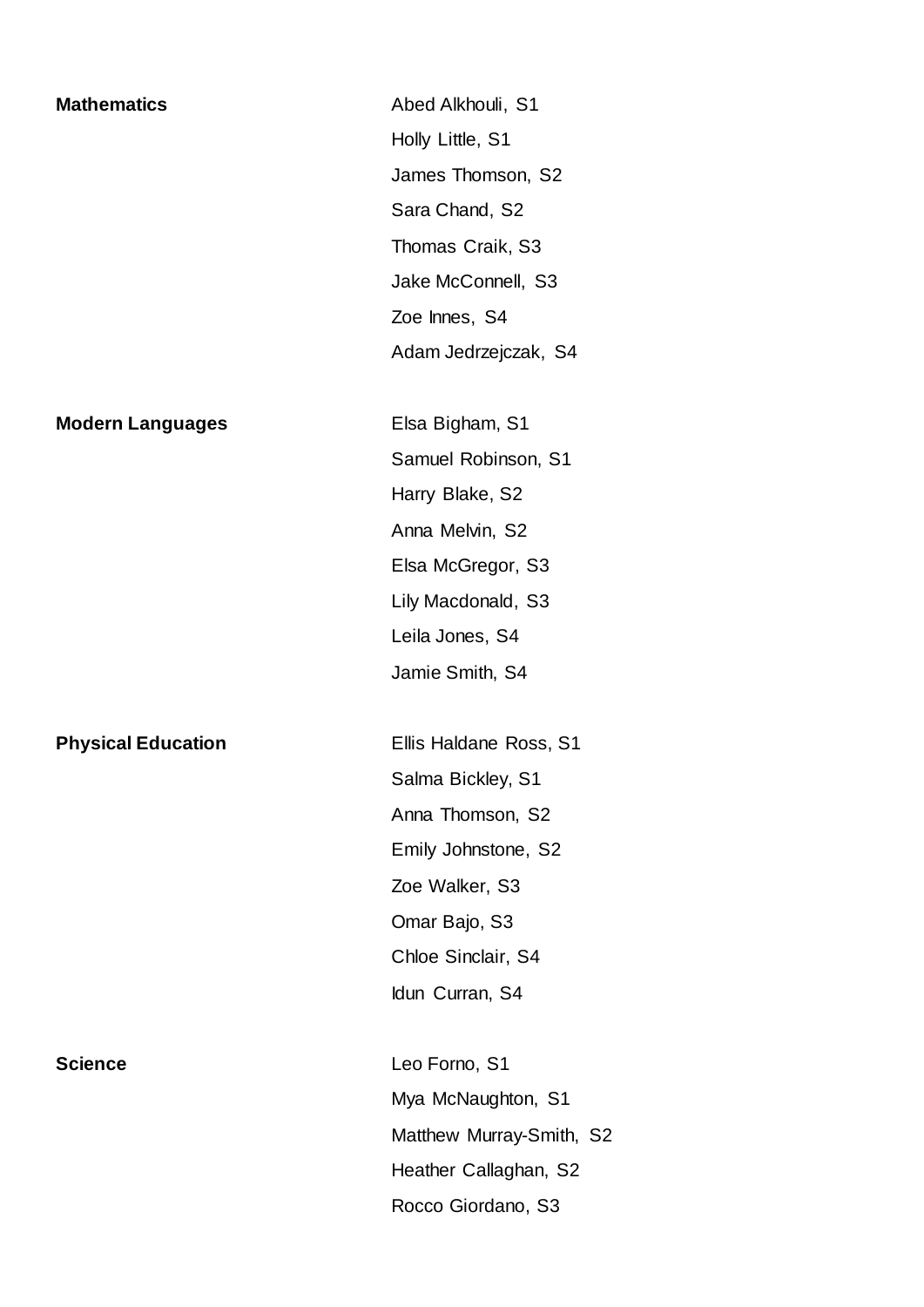| <b>Science (continued)</b>       | Kizhi Bickley, S3        |  |
|----------------------------------|--------------------------|--|
|                                  | Rosie McIntosh, S4       |  |
|                                  | Alasdair Troup, S4       |  |
| <b>Social Subjects</b>           | Eliza Ingrey-Counter, S1 |  |
|                                  | Eilidh Tedesco, S2       |  |
|                                  | Noah Tully, S3           |  |
|                                  | Samuel Fenwick, S4       |  |
| <b>RMPS</b>                      | Ava Simkin, S1           |  |
|                                  | Anna Thomson, S2         |  |
|                                  | Cora McNulty, S3         |  |
|                                  | Caitlin Mackenzie, S4    |  |
| <b>Support for Learning</b>      | Martin Forbes, S1        |  |
|                                  | Muhammad Alnafea, S1     |  |
|                                  | Amelia Jackman, S2       |  |
|                                  | Darcy Holme, S2          |  |
|                                  | Katie Brechin, S3        |  |
|                                  | Bob Kelly, S3            |  |
|                                  | Chloe Smith, S4          |  |
|                                  | Daisy Roddin, S4         |  |
| <b>Technologies</b>              | Lily Rogers, S1          |  |
|                                  | Leo Forno, S1            |  |
|                                  | Max Ogg, S3              |  |
|                                  | Lawrie Banks, S3         |  |
|                                  | Samuel Fenwick, S4       |  |
|                                  | Ella Nicholson, S4       |  |
| <b>Wellbeing Hub</b>             | Amy Blakey, S1           |  |
|                                  | Alfie Reid, S1           |  |
|                                  | Jack Dalziel, S2         |  |
| <b>Wellbeing Hub (continued)</b> | Beaux Waugh, S2          |  |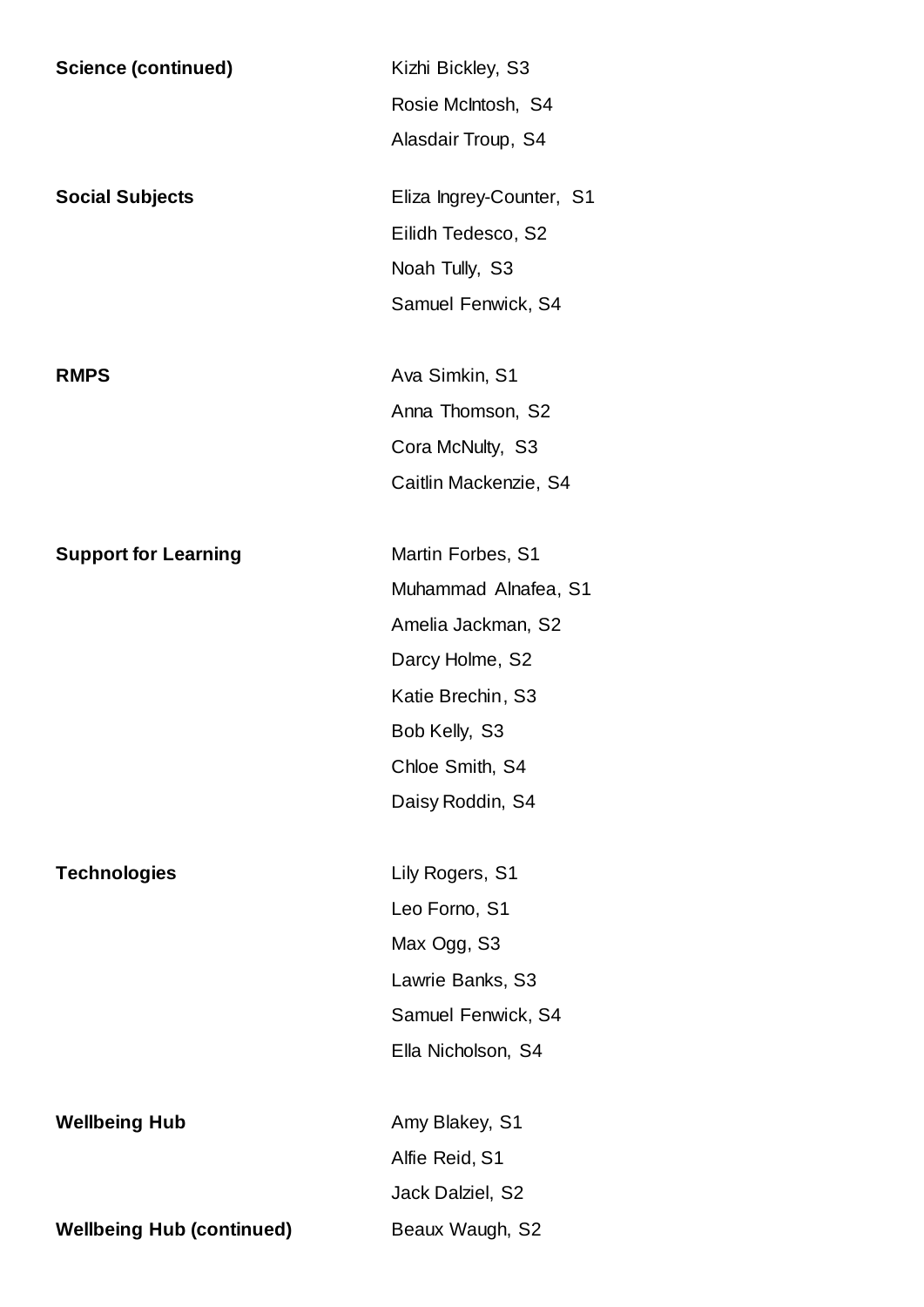Teigan Lamont, S3 Lewis Blakey, S3 Dylan Keenan, S4 Cai Milligan, S4

# **S1 - S4 Personal Achievement Merit Awards**

| <b>Abercorn House</b>  | Elisa Cassar Jones, S1      |  |
|------------------------|-----------------------------|--|
|                        | Johnny Reid, S1             |  |
|                        | Zunayrah Aslam, S1          |  |
|                        | Lenny Heggie, S2            |  |
|                        | Victoria Hadzinska, S2      |  |
|                        | Ruby Skilling, S3           |  |
|                        | Alistair Graham, S3         |  |
|                        | Lola Sclater, S3            |  |
|                        | Ella Scott-Watson, S4       |  |
|                        | Adam-James Wilson, S4       |  |
|                        |                             |  |
| <b>Brunstane House</b> | Millie Grassick, S1         |  |
|                        | Abed Alkhouli, S1           |  |
|                        | Wilma Adamu, S2             |  |
|                        | Irene Smiles, S2            |  |
|                        | Elena Munoz, S2             |  |
|                        | David Morton, S3            |  |
|                        | Fraser Cochran, S3          |  |
|                        | Ailsa Macallan, S4          |  |
|                        | Fatoumata Kebbeh-Sillah, S4 |  |
|                        |                             |  |
| <b>Crichton House</b>  | Amy Jones-Valente, S1       |  |
|                        | Ava Ellis, S1               |  |
|                        | Findlay Welsh, S1           |  |
|                        | Mark Cunningham, S2         |  |
|                        | Connie Rutherford, S2       |  |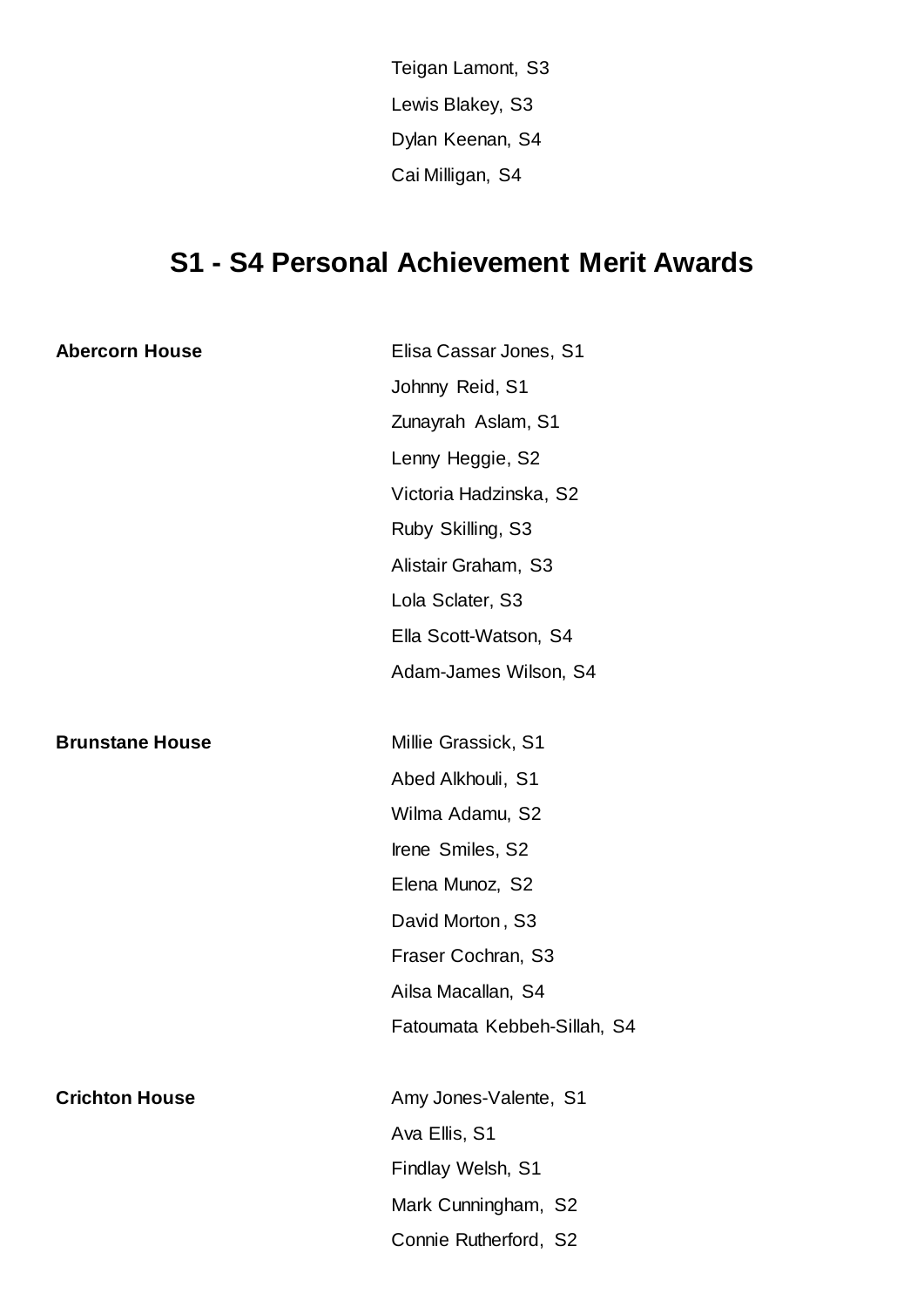Alice Birkett, S3 Euan Perry, S3 Caitlin MacKenzie, S4 Jay Spiers, S4 Kyle Walker, S4

**Duddingston House** Eliza Ingrey Counter, S1 Joy Grisewood, S1 Hadiya Naeem, S2 Lowri Fisher, S2 Jess Jordan, S2 Jasmine Neilson, S3 Kizhi Bickley, S3 Lucy McFadyen, S3 Brandon Smith, S4 Chloe Smith, S4 Iker Esnal-Douglas, S4

# **International Sports Awards**

| <b>Basketball</b>    |                                                                                                                                                                                                                                                                                                                                                                                                    |
|----------------------|----------------------------------------------------------------------------------------------------------------------------------------------------------------------------------------------------------------------------------------------------------------------------------------------------------------------------------------------------------------------------------------------------|
| <b>Fleur Gamal</b>   | Selected for the U14 National Basketball Squad<br>Represented Scotland in the U14 National Tri-Nations Tournament in<br>May 2022<br>Selected to represent Scotland at the Junior NBA Europe and Middle<br>East Selection Camp for the Global Junior NBA Championships in<br>May 2022<br>Selected for the U16 Regional Academy Programme<br>Selected for the U16 National Academy Erasmus Programme |
| Zoe Sharpe           | Represented Scotland at U16 Women's Basketball                                                                                                                                                                                                                                                                                                                                                     |
| Aoife Loftus         | Represented Scotland at U18 Women's Basketball                                                                                                                                                                                                                                                                                                                                                     |
| <b>Cross Country</b> |                                                                                                                                                                                                                                                                                                                                                                                                    |

| Elsa McGregor | Selected to represent Scotland in the SIAB Cross Country |
|---------------|----------------------------------------------------------|
|               | International Event 2022                                 |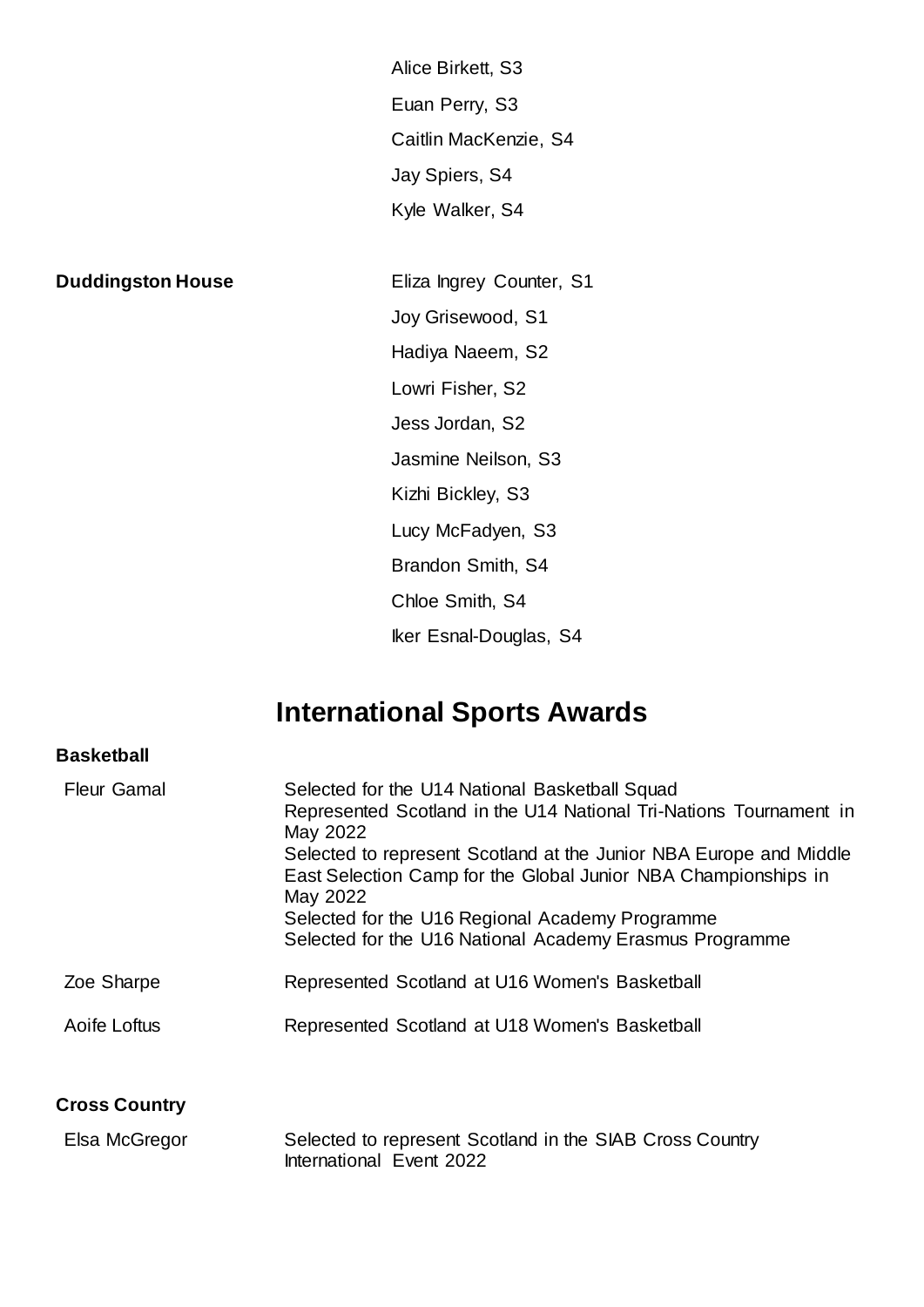| Christina Carlin       | Captain of Team Scotland at 2020/21 Dance World Cup                                                                                                                                                                                                                                 |
|------------------------|-------------------------------------------------------------------------------------------------------------------------------------------------------------------------------------------------------------------------------------------------------------------------------------|
| <b>Fencing</b>         |                                                                                                                                                                                                                                                                                     |
| Nye Ulferts Kilpatrick | Team European Silver Medallist in the U17 European Fencing<br>Championships<br>Scotland U17 and U20 Individual and Team Medal winner<br>GB ranking 4th at U17 Age Group<br>Alpharetta Ranking 28th in Europe<br>Current member of the Scottish Commonwealth Games Training<br>Squad |
| <b>Football</b>        |                                                                                                                                                                                                                                                                                     |
| Lily Graham            | Represents Spartans and Member of Scotland Women's U17<br><b>Football Team</b>                                                                                                                                                                                                      |
| <b>Brodie Watt</b>     | Represents Hibs at U18 level and selected for Scottish Schools U18<br><b>Football Team</b>                                                                                                                                                                                          |
| <b>Gaelic Football</b> |                                                                                                                                                                                                                                                                                     |
| Darcy Robertson        | Selected for the Scotland U14 Gaelic Football Team                                                                                                                                                                                                                                  |
| <b>Gymnastics</b>      |                                                                                                                                                                                                                                                                                     |
| <b>Holly Girvan</b>    | Selected for Scotland at National 1 level to compete in the British<br><b>Gymnastics Finals</b>                                                                                                                                                                                     |
| <b>Grace Hanlon</b>    | Represents Scotland in the Women's Artistic Gymnastics Team                                                                                                                                                                                                                         |
| <b>Karate</b>          |                                                                                                                                                                                                                                                                                     |
| Daniel Lyons           | Selected to represent Scotland at the Junior European<br>Championships in 2021<br>Selected to represent Scotland in the WKF Youth League in Croatia<br>in July 2022 and the Banzai International Cup in Germany in<br>September 2022                                                |
| <b>Water Polo</b>      |                                                                                                                                                                                                                                                                                     |
| <b>Frankton Bell</b>   | Selected for Scotland U16 Men's Water Polo Team                                                                                                                                                                                                                                     |
| <b>Will Hurd</b>       | Selected for Scotland U16 Men's Water Polo Team                                                                                                                                                                                                                                     |
| Joe Mathieson          | Selected for Scotland U16 Men's Water Polo Team                                                                                                                                                                                                                                     |
| Lorcan McNally         | Selected for Scotland U16 Men's Water Polo Team                                                                                                                                                                                                                                     |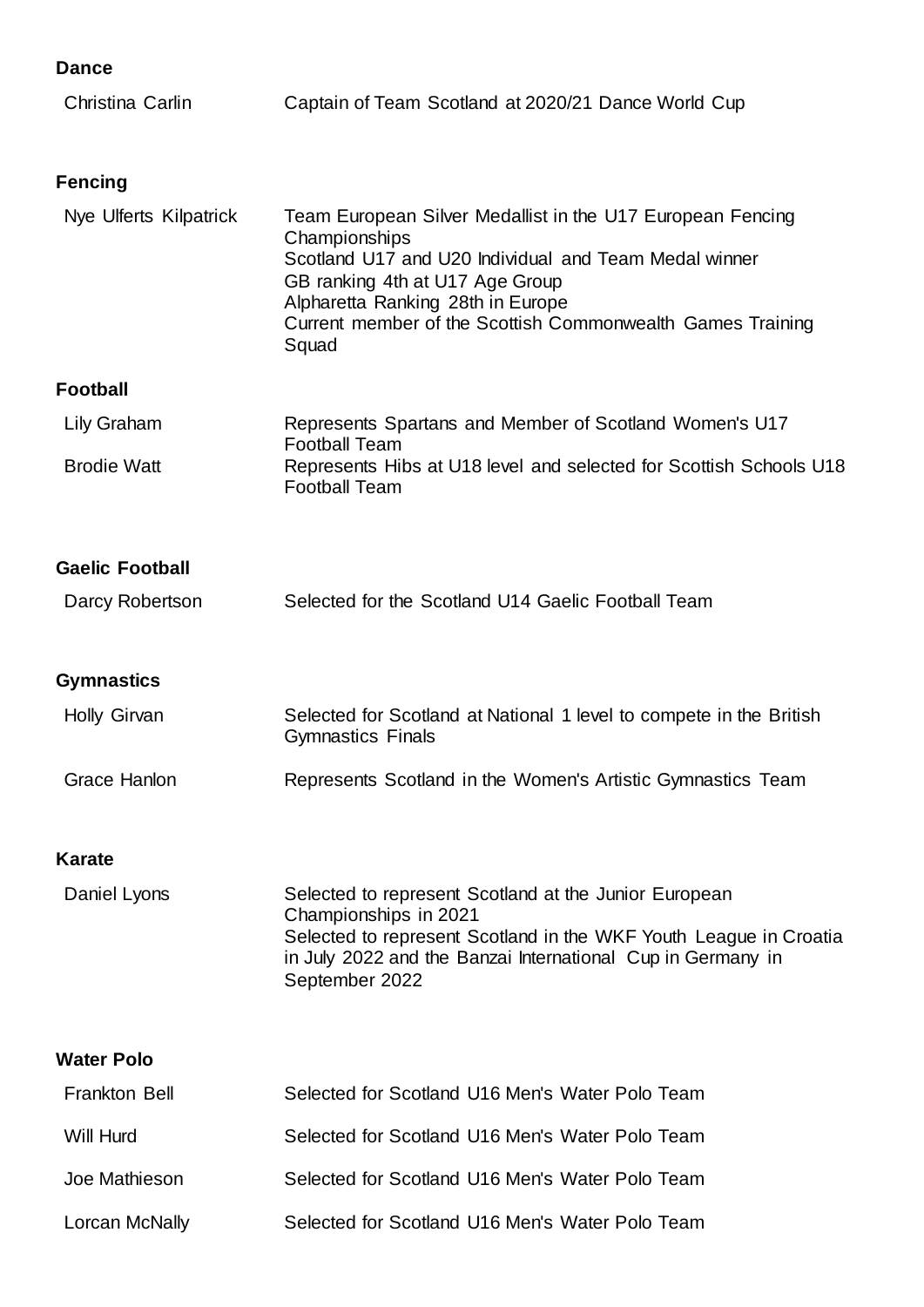| Esther Robinson | Selected for Scotland U16 Women's Water Polo Team |
|-----------------|---------------------------------------------------|
| Alex De Gaetano | Selected for Scotland U18 Men's Water Polo Team   |
| Sam Molloy      | Selected for Scotland U19 Men's Water Polo Team   |

# **Duke of Edinburgh Awards**

| <b>Bronze Award</b> | Ella Nicholson, S4 |
|---------------------|--------------------|
|                     | Natasha Bell, S5   |
|                     | Hari Bhandari, S5  |
|                     | Alana Crawford, S5 |
|                     | Sam Lewis, S5      |
|                     | Ava Russell, S5    |
|                     | Anna Gosling, S6   |
|                     | Eilidh Smith, S6   |
| <b>Silver Award</b> | Freya French, S6   |
|                     | Leila Gamal, S6    |
|                     | Lewis Gardiner, S6 |

# **Music Awards**

| Aimili Troup | Grade 8 Viola (Distinction)                                  |
|--------------|--------------------------------------------------------------|
| Jack Gardner | Portobello School Award for Services to the Music Department |

# **S5 Higher Prize Winners 2022**

| <b>Administration</b>                 | <b>David Miller</b>  |
|---------------------------------------|----------------------|
| <b>Biology</b>                        | Rolf Treshansky      |
| <b>Business</b>                       | <b>Jack O'Malley</b> |
| <b>Computing</b>                      | Alice Rennie         |
| <b>Design and Manufacture</b>         | Euan Cann            |
| <b>Engineering</b>                    | Matthew Robertson    |
| <b>Fashion and Textile Technology</b> | Roisin Simpson       |
| <b>French</b>                         | Charlie Wood         |
| Geography                             | Rhona Wilson         |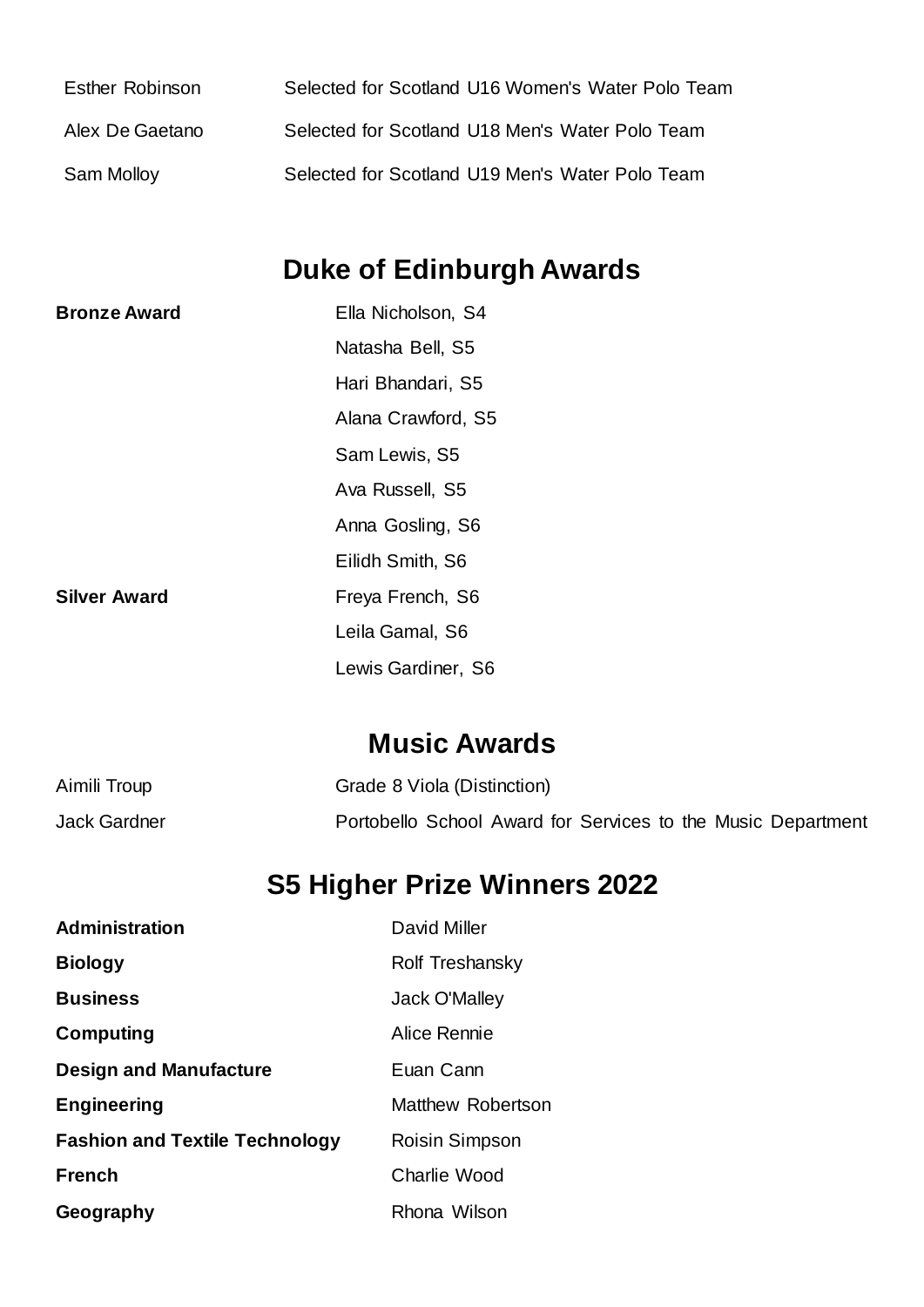| <b>Graphic Communication</b>      | Cem Alagoz           |
|-----------------------------------|----------------------|
| <b>Health and Food Technology</b> | <b>Sylvie Torrie</b> |
| <b>History</b>                    | <b>Isaac Wood</b>    |
| <b>Mathematics</b>                | Alisha Shaban        |
| <b>Media</b>                      | <b>Tommy Hurrell</b> |
| <b>Music</b>                      | Rolf Treshansky      |
| <b>Physical Education</b>         | Daniel Lyons         |
| <b>Psychology</b>                 | Salena Shaban        |
| <b>Religious Education</b>        | <b>Reece Davies</b>  |
| <b>Spanish</b>                    | Sam Webster          |

#### **School Award for Academic Achievement 2022**

1<sup>st</sup> in Drama, 2<sup>nd</sup> in Health and Food Technology and 2<sup>nd</sup> in Modern Studies **Lily Mayers**

**School Award for Academic Achievement 2022** 1<sup>st</sup> in Art and Design, 1<sup>st</sup> in Photography and 3<sup>rd</sup> in Health and Food Technology **Helena Nawrocka**

#### **The Proxime Accessit Award 2022**

1<sup>st</sup> in Chemistry, 1<sup>st</sup> in Physics, 3<sup>rd</sup> in Human Biology and 3<sup>rd</sup> in Mathematics

**Zoe Sharpe**

#### **The Dux Medal Prize 2022**

1<sup>st</sup> in English, 1<sup>st</sup> in Human Biology, 1<sup>st</sup> in Mathematics and 1<sup>st</sup> in Modern Studies **Erinn McNally**

# **S5 Higher Prize Winners 2021**

**The Proxime Accessit Award 2021** Chemistry, English, Human Biology, Mathematics and Modern Studies **Tahmina Aziz**

**The Proxime Accessit Award 2021** Art and Design, Business Management, Computing Science, English and Mathematics **Amelia Donaldson**

> **The Proxime Accessit Award 2021** Art and Design, English, French, Mathematics and Spanish **Aoife Loftus**